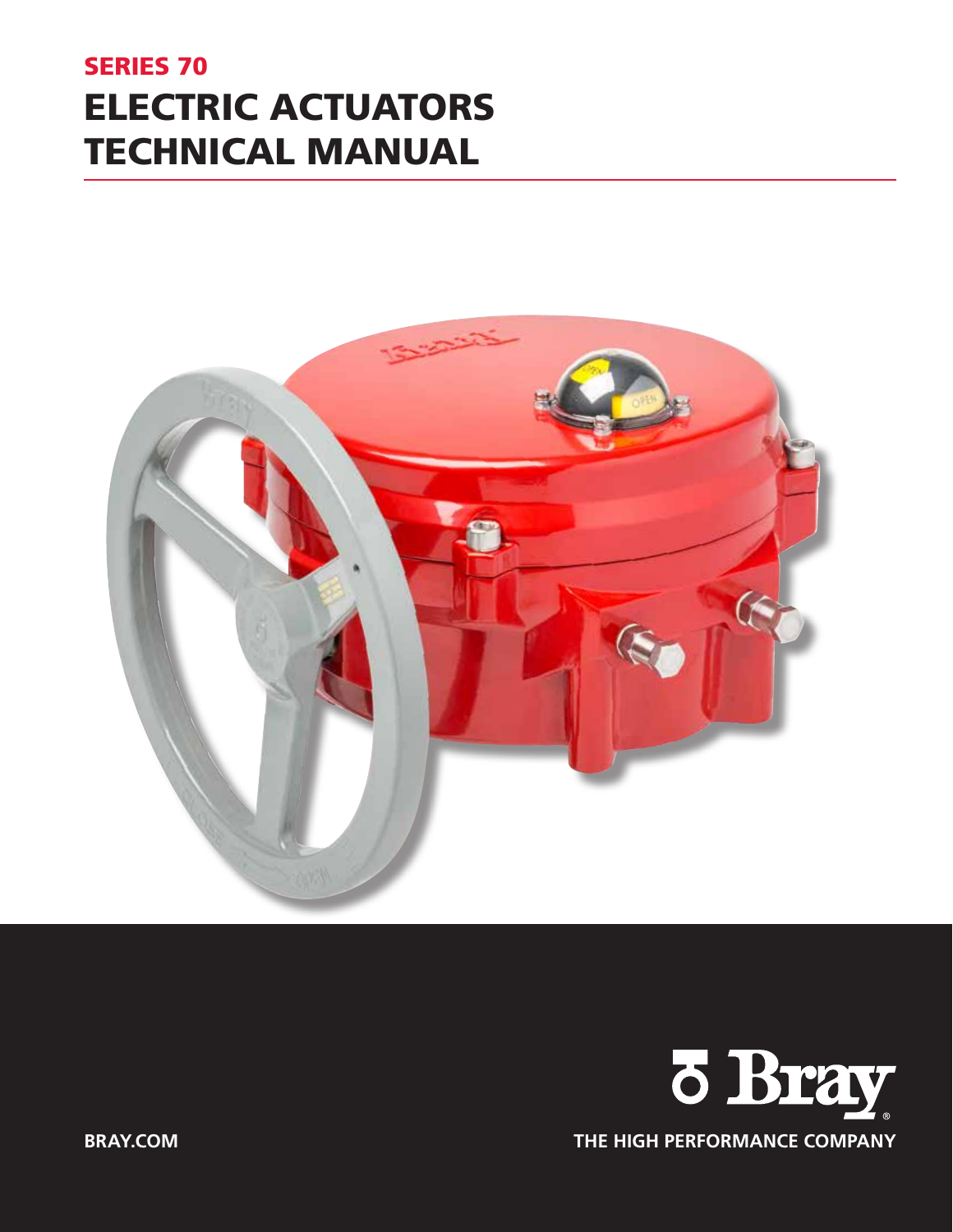

# **Technical Manual - Table of Contents**

 $\circledast$  CE  $\underbrace{\mathbb{Q}_{\mathsf{L}}}$  certified



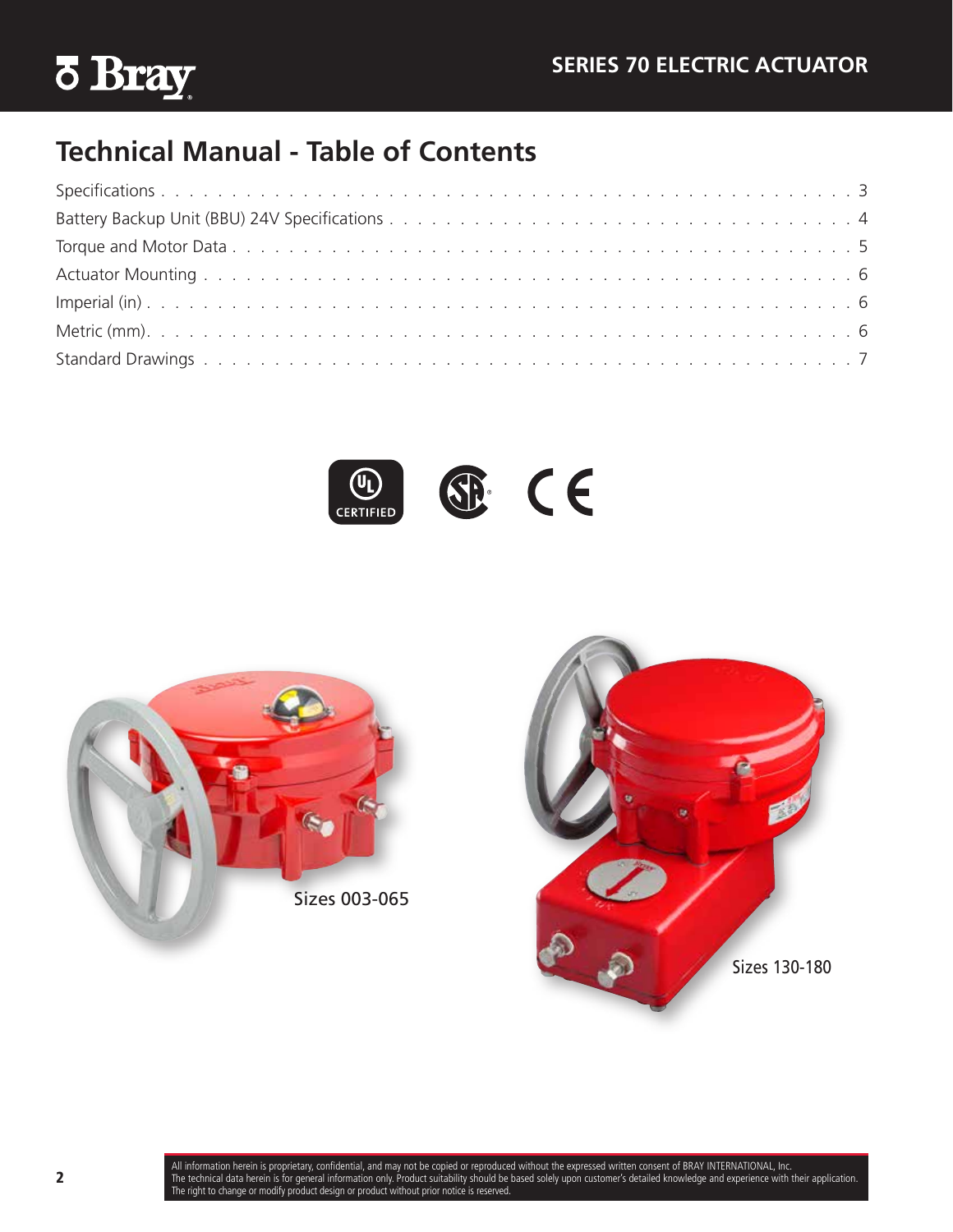<span id="page-2-0"></span>

# **Specifications**

| <b>CONSTRUCTION</b>      |                                                                                                                                       |
|--------------------------|---------------------------------------------------------------------------------------------------------------------------------------|
| Housing                  | ASTM B85 pressure die cast aluminum<br>Polyester powder coated<br>Seacorr coated (optional)                                           |
| <b>Exposed Fasteners</b> | Stainless steel                                                                                                                       |
| Travel Stops             | Externally adjustable at both 0 and 90 degrees                                                                                        |
| <b>Conduit Entries</b>   | S70-003 to S70-006: 2 x 1/2" NPT or 2 x M20<br>S70-008 to S70-180: 2 x 3/4" NPT or 2 x M25                                            |
| Worm Gearing             | Worm: Chromoly, self locking<br>Worm gear: Aluminum bronze                                                                            |
| Spur Gearing             | AGMA class 9, nitride hardened alloy steel                                                                                            |
| <b>Bearings</b>          | Indicator shaft and motor gear: Permanently sealed ball bearing<br>Worm shaft: Sintered bronze bushing with heavy duty thrust bearing |
| Lubrication              | High temperature synthetic grease                                                                                                     |
| Motor                    | 120/220 VAC: Single phase, reversible, permanent split capacitor induction motor<br>24V: Permanent magnet-brush DC motor              |
| Capacitor                | 110/220 VAC: Metalized polyester                                                                                                      |
| Heater                   | Optional, 5 watt PTC style                                                                                                            |
| <b>Terminal Strip</b>    | Switch Plate: 12 - 22 AWG (2.0 - 0.65mm)<br>Servo: 14 - 24 AWG (1.63 - 0.51mm)                                                        |
| Torque Limiting          | Optional, open and close preset at factory                                                                                            |
| Limit Switches           | SPDT: 120VAC -10A-1/3 HP<br>220VAC -10A-1/2 HP<br>250VDC - 1/4A<br>12VDC - 2A                                                         |

| <b>PERFORMANCE</b>       |                                                                                                                                                               |
|--------------------------|---------------------------------------------------------------------------------------------------------------------------------------------------------------|
| Output Torque            | See Torque Chart                                                                                                                                              |
| Voltages                 | See Motor Chart                                                                                                                                               |
| Ambient Temperature      | -20°F to 150°F (-29°C to 65°C)                                                                                                                                |
| Motor Insulation         | 120/220 VAC: Class F, 311°F (155°C) thermal trip at 275°F (135°C)<br>24V: Class B, slow blow fuse 5A@250VAC                                                   |
| Continuous Duty          | Will operate continuously at a max. ambient temperature of 104°F (40°C)                                                                                       |
| Intermittent Duty (25%): | One motor-on period followed by three motor-off periods                                                                                                       |
| Manual Operation         | Pull to engage, push to disengage                                                                                                                             |
| Enclosure                | Designed to meet NEMA Type 4, 4x and IP65 specifications                                                                                                      |
| Certifications           | UL, CSA and CE approved (most models)                                                                                                                         |
|                          | UL approved (USA & Canadian Std) for hazardous location<br>S70-708 to S70-720: 120VAC<br>Class I, DIV 1 & 2, Group C, D<br>Class II, DIV 1 & 2, Group E, F, G |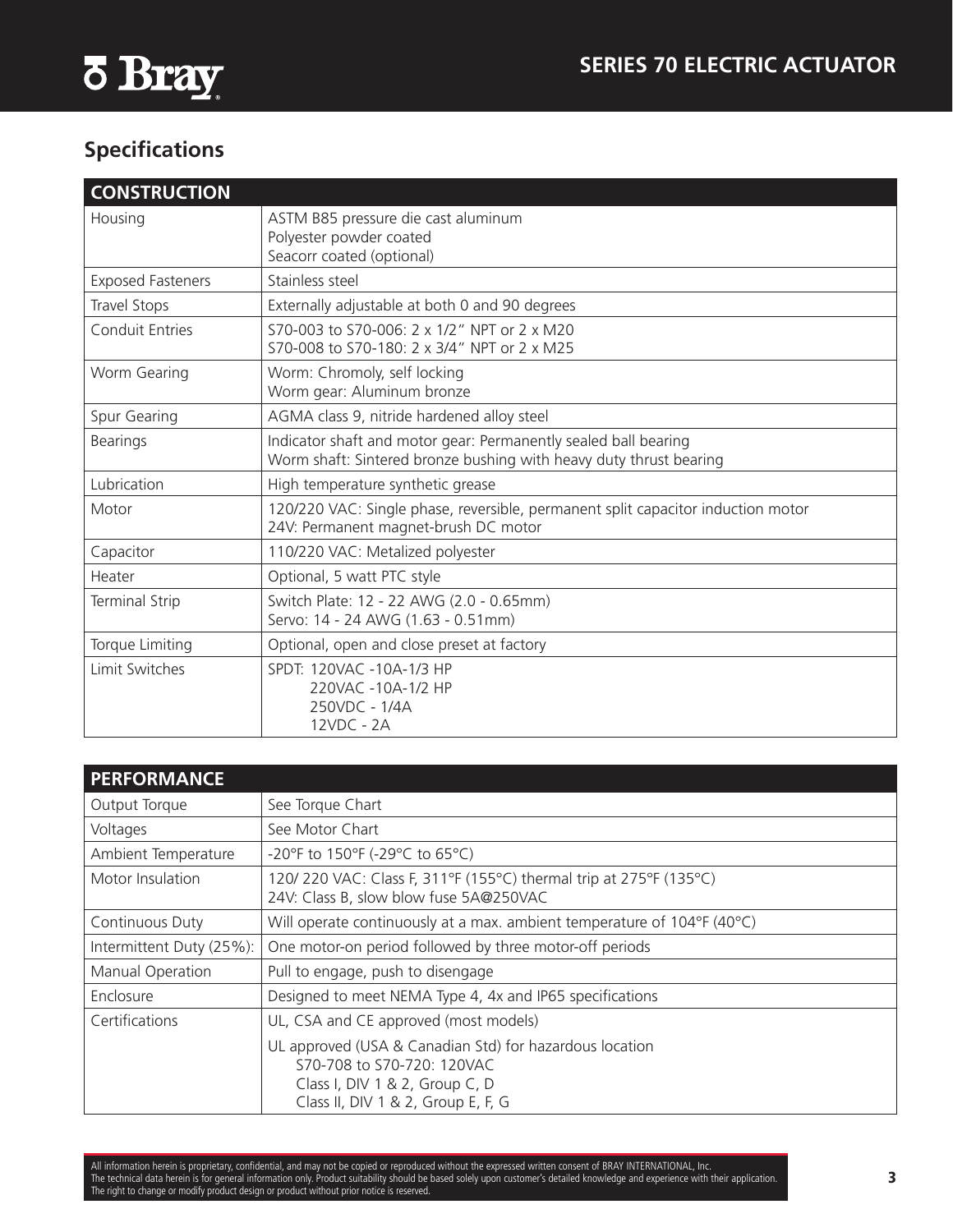<span id="page-3-0"></span>

### **Battery Backup Unit (BBU) 24V Specifications**

| <b>CONSTRUCTION AND PERFORMANCE</b>  |                                                                                                                                                                  |
|--------------------------------------|------------------------------------------------------------------------------------------------------------------------------------------------------------------|
| Housing                              | ASTM B85 pressure die cast aluminum<br>Polyester powder coated<br>Seacorr coated (optional)                                                                      |
| <b>Exposed Fasteners</b>             | Stainless steel                                                                                                                                                  |
| <b>Batteries</b>                     | Two 12V 1.4AH sealed lead acid batteries wired in series                                                                                                         |
| <b>Battery Monitoring</b>            | Local LED indicator and voltage free 2-wire normally open contact for remote monitoring                                                                          |
| <b>Battery Charging</b>              | Automatic smart charge                                                                                                                                           |
| <b>Battery Conservation</b>          | Shut-off batteries after one minute or when actuator stops                                                                                                       |
| Operating Temperature                | -4°F (-20°C) to 122°F (50°C) LED light may not function below -20°F (-29°C)                                                                                      |
| Power Protection                     | Two 5 amp fuses, one for the external power output circuit and the other for the battery<br>output circuit                                                       |
| Current Draw @ 24 VAC                | BBU only maximum 10mA standby (0.25 VA)<br>Max. 420mA charging (10 VA)                                                                                           |
| Current Draw of<br>Actuator with BBU | 600 lb-in - 1.9A (with load)<br>2,000 lb-in - 2.7A (with load)<br>5,000 lb-in - 4.1A (with load)                                                                 |
| Power Requirements                   | 24-27VAC or 30-38VDC<br>(the minimum voltage is required to provide proper battery charging)<br>Use dedicated Class 2 non-bonded transformer rated 100VA per BBU |
| Power Output                         | BBU output with 24VAC supply is 30-38 VDC<br>On failure of AC supply, battery output is 24-25.5 VDC<br>BBU will provide fail open or fail close operation        |

| <b>BATTERY SPECIFICATIONS</b> |                                                                                                                                                                                                   |
|-------------------------------|---------------------------------------------------------------------------------------------------------------------------------------------------------------------------------------------------|
| <b>Batteries</b>              | Two 12 volt 1.4 ampere-hour (AH) rechargeable sealed lead acid battery wired in series                                                                                                            |
| Features                      | Valve regulated, spill proof construction allows safe operation in any position<br>Rugged impact resistant ABS case and cover (UL94-HB)<br>U.L. Recognized under file number MH 20845             |
| Specifications                | Battery case: ABS plastic<br>Maximum discharge current (7 minutes): 4.2 amperes<br>Shelf Life (% of nominal capacity at 68°F (20°C)<br>1 month = $97\%$<br>3 months = $91\%$<br>6 months = $83\%$ |
| Operating Temperature         | Charge: -4°F to 122°F (-20°C to 50°C)<br>Discharge: -40°F to 140°F (-40°C to 60°C)<br>The BBU should be powered up for a minimum of 12 hours                                                      |

Although charging will not work at -4°F (-20°C), the batteries will still hold their charge for an extended period of time as described under Shelf Life. See Bray Series 70 BBU Operation and Maintenance Manual for detailed information.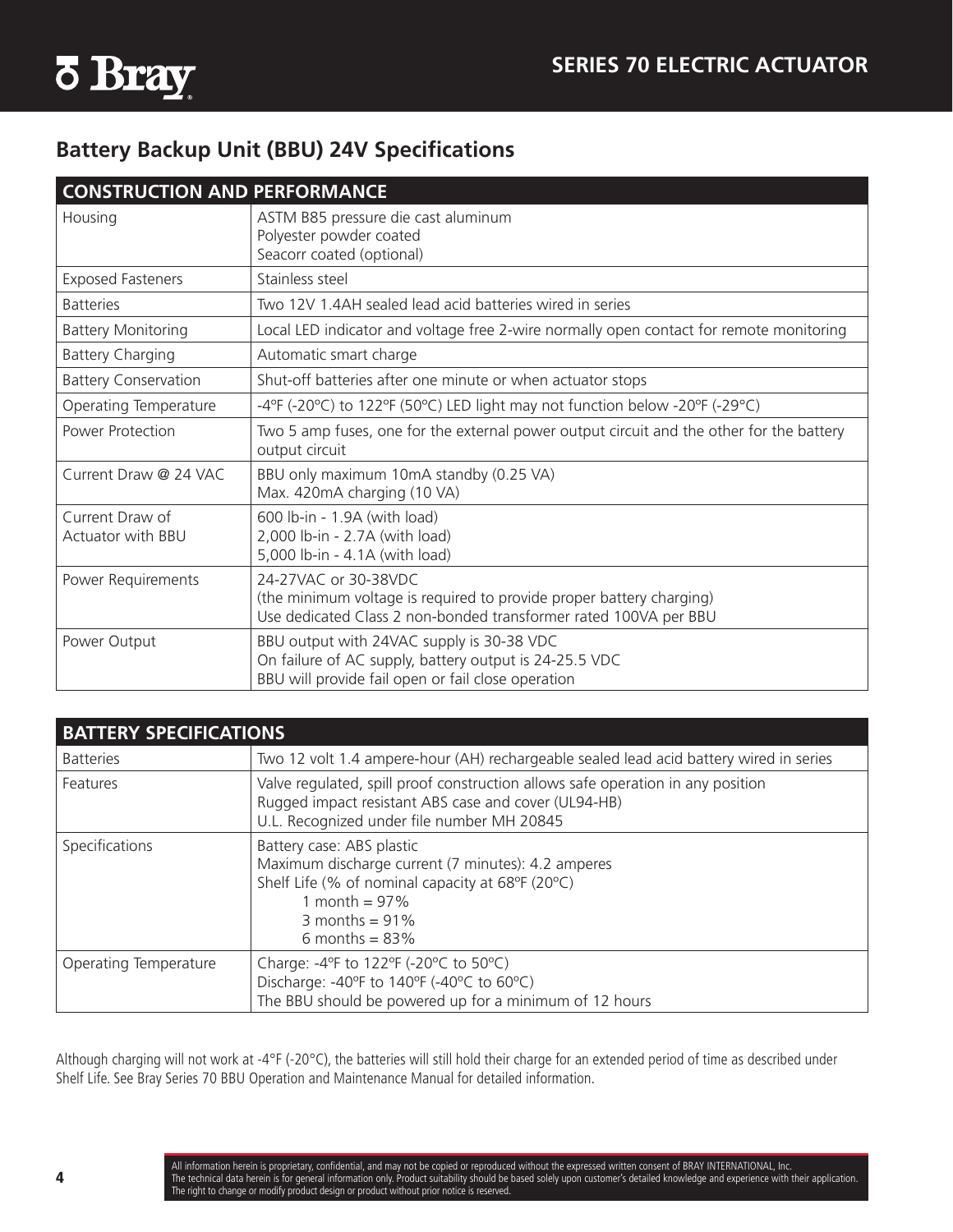<span id="page-4-0"></span>

### **Torque and Motor Data**

|                        |           | S70-003 | S70-006 | S70-008<br>S70-708* | S70-012<br>S70-712* | S70-020<br>S70-720* | S70-030 | S70-050 | S70-065 | S70-130 | S70-180 |
|------------------------|-----------|---------|---------|---------------------|---------------------|---------------------|---------|---------|---------|---------|---------|
|                        | $Ib-in$   | 300     | 600     | 800                 | 1200                | 2000                | 3000    | 5000    | 6500    | 13000   | 18000   |
| Torque                 | <b>Nm</b> | 34      | 68      | 90                  | 136                 | 226                 | 339     | 565     | 734     | 1469    | 2034    |
| <b>Actuator Weight</b> | lbs       | 11      | 11      | 25                  | 25                  | 25                  | 45      | 45      | 45      | 118     | 118     |
| Approx.                | kg        | 5       |         | 11                  | 11                  | 11                  | 20      | 20      | 20      | 54      | 54      |
| <b>MANUAL OVERRIDE</b> |           |         |         |                     |                     |                     |         |         |         |         |         |
| Handwheel Dia.         | in        | 3.5     | 3.5     | 8                   | 8                   | 8                   | 12      | 12      | 12      | 12      | 12      |
|                        | mm        | 89      | 89      | 203                 | 203                 | 203                 | 300     | 300     | 300     | 300     | 300     |
| <b>Gear Ratio</b>      |           | 30:1    | 30:1    | 30:1                | 30:1                | 30:1                | 30:1    | 30:1    | 30:1    | 90:1    | 90:1    |
| <b>Rim Pull</b>        | lbs       | 16      | 32      | 18                  | 28                  | 46                  | 37      | 62      | 80      | 80      | 80      |
|                        | kg        | 7.2     | 14.5    | 8.2                 | 12.7                | 20.8                | 16.8    | 28.1    | 36.3    | 36.3    | 36.3    |

\* Hazardous Location Units

#### **120VAC**

|       | <b>Travel Time</b><br>$90^{\circ}$ | S70-003<br>S70-006 |      |            |     | S70-012<br>S70-008<br>S70-708*<br>S70-712* |            | S70-020<br>S70-720* |      | S70-030    |                             | S70-050    |      | S70-065    |      | S70-130    |      | S70-180    |      |            |            |
|-------|------------------------------------|--------------------|------|------------|-----|--------------------------------------------|------------|---------------------|------|------------|-----------------------------|------------|------|------------|------|------------|------|------------|------|------------|------------|
|       | (Sec)                              |                    |      |            |     |                                            |            |                     |      |            | <b>Current Draw in Amps</b> |            |      |            |      |            |      |            |      |            |            |
| 60 Hz | 50 Hz                              | <b>FLA</b>         | LRA  | <b>FLA</b> | LRA | <b>FLA</b>                                 | <b>LRA</b> | <b>FLA</b>          | LRA  | <b>FLA</b> | LRA                         | <b>FLA</b> | LRA  | <b>FLA</b> | LRA  | <b>FLA</b> | LRA  | <b>FLA</b> | LRA  | <b>FLA</b> | <b>LRA</b> |
| 10    | 12                                 |                    |      |            |     | .20                                        | 2.10       | 1.40                | 2.30 |            |                             |            |      |            |      |            |      |            |      |            |            |
| 15    | 18                                 |                    |      |            |     | 0.78                                       | 2.10       | .20                 | 2.10 | 1.70       | 2.30                        |            |      |            |      |            |      |            |      |            |            |
| 18    | 22                                 |                    |      |            |     |                                            |            |                     |      |            |                             | 1.80       | 3.00 | 2.30       | 3.10 |            |      |            |      |            |            |
| 30    | 36                                 | 0.60               | 0.00 | 0.80       | .00 | 0.60                                       | 2.10       | 0.78                | 2.10 | .00        | 2.10                        | 1.20       | 3.00 | .60        | 3.00 | 2.30       | 3.10 |            |      |            |            |
| 110   | 132                                |                    |      |            |     |                                            |            |                     |      |            |                             |            |      |            |      |            |      | 2.30       | 3.10 | 2.50       | 3.10       |

\* Hazardous Location Units

#### **220VAC**

|       | <b>Travel Time</b><br>$90^{\circ}$ | S70-003<br>S70-006 |            |            | S70-008<br>S70-012<br>S70-708<br>S70-712 |            |      | S70-020<br>S70-720 | S70-030 |            | S70-050 |                             | S70-065 |            | S70-130 |            | S70-180 |            |      |            |            |
|-------|------------------------------------|--------------------|------------|------------|------------------------------------------|------------|------|--------------------|---------|------------|---------|-----------------------------|---------|------------|---------|------------|---------|------------|------|------------|------------|
|       | (Sec)                              |                    |            |            |                                          |            |      |                    |         |            |         | <b>Current Draw in Amps</b> |         |            |         |            |         |            |      |            |            |
| 60 Hz | 50 Hz                              | <b>FLA</b>         | <b>LRA</b> | <b>FLA</b> | LRA                                      | <b>FLA</b> | LRA  | <b>FLA</b>         | LRA     | <b>FLA</b> | LRA     | <b>FLA</b>                  | LRA     | <b>FLA</b> | LRA     | <b>FLA</b> | LRA     | <b>FLA</b> | LRA  | <b>FLA</b> | <b>LRA</b> |
| 10    | 12                                 |                    |            |            |                                          | 0.50       | 0.76 | 0.60               | 0.81    |            |         |                             |         |            |         |            |         |            |      |            |            |
| 15    | 18                                 |                    |            |            |                                          | 0.38       | 0.90 | 0.50               | 0.76    | 0.55       | 0.90    |                             |         |            |         |            |         |            |      |            |            |
| 18    | 22                                 |                    |            |            |                                          |            |      |                    |         |            |         | 0.78                        | .40     | 1.10       | 1.40    |            |         |            |      |            |            |
| 30    | 36                                 | 0.60               | 0.75       | 0.65       | 0.75                                     | 0.38       | 0.90 | 0.45               | 0.90    | 0.50       | 0.81    | 0.75                        | 1.2     | 0.90       | 1.40    | 1.10       | 1.40    |            |      |            |            |
| 110   | 132                                |                    |            |            |                                          |            |      |                    |         |            |         |                             |         |            |         |            |         | .30        | 2.70 | .50        | 2.70       |

FLA - Full Load Amperage

LRA - Locked Rotor Amperage

#### **24VAC**

|       | <b>Travel Time</b>    | S70-006 | S70-020                     | S70-050 |
|-------|-----------------------|---------|-----------------------------|---------|
|       | $90^{\circ}$<br>(Sec) |         | <b>Current Draw in Amps</b> |         |
| 60 Hz | 50 Hz                 | FI A    | FLA                         | FI A    |
| 60    | 72                    | 1.80    | 2.00                        | 4.00    |

#### **24VDC**

| <b>Travel Time</b>    | S70-006 | S70-020                     | S70-050 |  |  |  |  |
|-----------------------|---------|-----------------------------|---------|--|--|--|--|
| $90^{\circ}$<br>(Sec) |         | <b>Current Draw in Amps</b> |         |  |  |  |  |
|                       | FLA     | FLA                         | FLA     |  |  |  |  |
| 40                    | 1.80    |                             |         |  |  |  |  |
| 60                    |         | 2.00                        | 4.00    |  |  |  |  |

#### **Travel Time - Motors**

- 30, 40, 60, 110 second motors are continuous duty
- 10, 15, 18 second motors are intermittent duty

For all other information such as dimensional drawings, wiring diagrams, and EDS files please visit [bray.com](http://www.bray.com) or contact your local Bray representative.

All information herein is proprietary, confidential, and may not be copied or reproduced without the expressed written consent of BRAY INTERNATIONAL, Inc. The technical data herein is for general information only. Product suitability should be based solely upon customer's detailed knowledge and experience with their application. The right to change or modify product design or product without prior notice is reserved.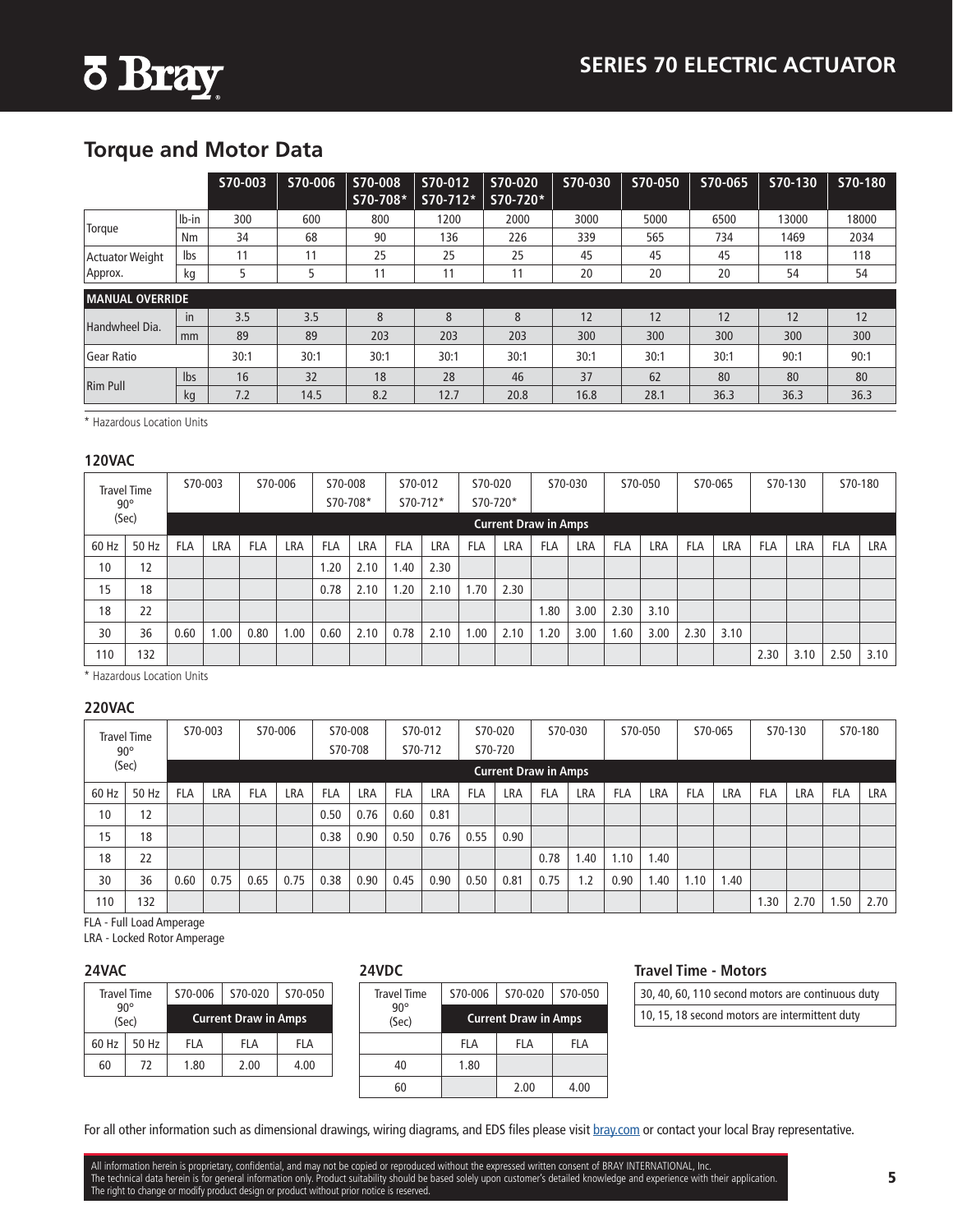<span id="page-5-0"></span>

### **Actuator Mounting**

### **Imperial (in)**

| Actuator           |                  |                       | <b>Inner Bolt Circle</b> |                     |                          |                          | <b>Outer Bolt Circle</b> |                          | <b>Stem Hole</b> |                          |       |                 |  |  |
|--------------------|------------------|-----------------------|--------------------------|---------------------|--------------------------|--------------------------|--------------------------|--------------------------|------------------|--------------------------|-------|-----------------|--|--|
| Size               |                  | <b>Bolt</b><br>Circle | No.<br><b>Holes</b>      | Bolt<br><b>Size</b> |                          | <b>Bolt</b><br>Circle    | No.<br><b>Holes</b>      | Bolt<br><b>Size</b>      | Dia.             | Across<br><b>Flats</b>   | Depth | Keyway Width    |  |  |
| S70-003            | F <sub>0</sub> 7 | 2.76                  | 4                        | $5/16 - 18$         |                          |                          |                          | $\overline{\phantom{a}}$ | 0.75             | 0.51                     | 1.75  |                 |  |  |
| S70-006            | F <sub>0</sub> 7 | 2.76                  | $\overline{4}$           | $5/16 - 18$         | $\overline{\phantom{a}}$ | $\overline{\phantom{a}}$ | $\overline{\phantom{a}}$ | $\overline{\phantom{a}}$ | 0.75             | 0.51                     | 1.75  |                 |  |  |
| S70-008<br>S70-708 | F <sub>0</sub> 7 | 2.76                  | 4                        | $5/16 - 18$         | F12                      | 4.92                     | 4                        | $1/2 - 13$               | 1.18             | 0.87                     | 2.20  |                 |  |  |
| S70-012<br>S70-712 | F <sub>0</sub> 7 | 2.76                  | $\overline{4}$           | $5/16 - 18$         | F12                      | 4.92                     | $\overline{4}$           | $1/2 - 13$               | 1.18             | 0.87                     | 2.20  |                 |  |  |
| S70-020<br>S70-720 | F07              | 2.76                  | 4                        | $5/16 - 18$         | F12                      | 4.92                     | 4                        | $1/2 - 13$               | 1.18             | 0.87                     | 2.20  |                 |  |  |
| S70-030            | F12              | 4.92                  | $\overline{4}$           | $1/2 - 13$          | F16                      | 6.50                     | $\overline{4}$           | $3/4 - 10$               | 1.97             | $\overline{\phantom{a}}$ | 2.60  | $2 \times 7/16$ |  |  |
| S70-050            | F12              | 4.92                  | 4                        | $1/2 - 13$          | F16                      | 6.50                     | 4                        | $3/4 - 10$               | 1.97             | $\blacksquare$           | 2.60  | $2 \times 7/16$ |  |  |
| S70-065            | F12              | 4.92                  | $\overline{4}$           | $1/2 - 13$          | F <sub>16</sub>          | 6.50                     | $\overline{4}$           | $3/4 - 10$               | 1.97             | $\overline{\phantom{a}}$ | 2.60  | $2 \times 7/16$ |  |  |
| S70-130            | F12              | 4.92                  | 4                        | $1/2 - 13$          | F16                      | 6.50                     | 4                        | $3/4 - 10$               | 1.97             | $\overline{\phantom{a}}$ | 5.40  | $4 \times 7/16$ |  |  |
| S70-130            | F12              | 4.92                  | $\overline{4}$           | $1/2 - 13$          | F <sub>16</sub>          | 6.50                     | $\overline{4}$           | $3/4 - 10$               | 2.50             | $\overline{\phantom{a}}$ | 5.40  | $4 \times 5/8$  |  |  |
| S70-180            | F12              | 4.92                  | 4                        | $1/2 - 13$          | F16                      | 6.50                     | 4                        | $3/4 - 10$               | 1.97             | $\overline{\phantom{a}}$ | 5.40  | $4 \times 7/16$ |  |  |
| S70-180            | F12              | 4.92                  | $\overline{4}$           | $1/2 - 13$          | F16                      | 6.50                     | $\overline{4}$           | $3/4 - 10$               | 2.50             | $\overline{\phantom{a}}$ | 5.40  | $4 \times 5/8$  |  |  |

### **Metric (mm)**

| Actuator |                       |     | <b>Inner Bolt Circle</b> |                        |                          |                          | <b>Outer Bolt Circle</b> |                          | <b>Stem Hole</b> |                          |       |                 |  |  |
|----------|-----------------------|-----|--------------------------|------------------------|--------------------------|--------------------------|--------------------------|--------------------------|------------------|--------------------------|-------|-----------------|--|--|
| Size     | <b>Bolt</b><br>Circle |     | No.<br><b>Holes</b>      | <b>Bolt</b><br>Size    |                          | <b>Bolt</b><br>Circle    | No.<br>Holes             | Bolt<br><b>Size</b>      | Dia.             | Across<br><b>Flats</b>   | Depth | Keyway Width    |  |  |
| S70-003  | F <sub>0</sub> 7      | 70  | 4                        | M8 x 1.25              | $\overline{\phantom{a}}$ |                          |                          | $\overline{\phantom{a}}$ | 19               | 13                       | 44.5  |                 |  |  |
| S70-006  | F07                   | 70  | 4                        | M8 x 1.25              | $\overline{\phantom{a}}$ | $\overline{\phantom{a}}$ | $\overline{\phantom{a}}$ |                          | 19               | 13                       | 44.5  |                 |  |  |
| S70-008  | F <sub>0</sub> 7      | 70  | 4                        | M8 x 1.25              | F <sub>12</sub>          | 125                      | 4                        | M <sub>12</sub> x 1.25   | 30               | 22                       | 55.9  |                 |  |  |
| S70-012  | F07                   | 70  | 4                        | M8 x 1.25              | F12                      | 125                      | $\overline{4}$           | M12 x 1.25               | 30               | 22                       | 55.9  |                 |  |  |
| S70-020  | F <sub>0</sub> 7      | 70  | 4                        | M8 x 1.25              | F <sub>12</sub>          | 125                      | 4                        | M <sub>12</sub> x 1.25   | 30               | 22                       | 55.9  |                 |  |  |
| S70-030  | F12                   | 125 | $\overline{4}$           | M12 x 1.75             | F16                      | 165                      | $\overline{4}$           | M20 x 1.75               | 50.04            | $\overline{\phantom{0}}$ | 66    | $2 \times 12.0$ |  |  |
| S70-050  | F12                   | 125 | 4                        | M <sub>12</sub> x 1.75 | F <sub>16</sub>          | 165                      | 4                        | M20 x 1.75               | 50.04            | ٠                        | 66    | $2 \times 12.0$ |  |  |
| S70-065  | F12                   | 125 | $\overline{4}$           | M12 x 1.75             | F <sub>16</sub>          | 165                      | $\overline{4}$           | M20 x 1.75               | 50.04            | ۰                        | 66    | $2 \times 12.0$ |  |  |
| S70-130  | F12                   | 125 | 4                        | M <sub>12</sub> x 1.75 | F16                      | 165                      | 4                        | M20 x 1.75               | 50.04            | ۰                        | 137.2 | $4 \times 12.0$ |  |  |
| S70-130  | F12                   | 125 | $\overline{4}$           | M <sub>12</sub> x 1.75 | F <sub>16</sub>          | 165                      | $\overline{4}$           | M20 x 1.75               | 63.50            | $\overline{\phantom{0}}$ | 137.2 | $4 \times 16.0$ |  |  |
| S70-180  | F12                   | 125 | 4                        | M12 x 1.75             | F <sub>16</sub>          | 165                      | 4                        | M20 x 1.75               | 50.04            | ۰                        | 137.2 | $4 \times 12.0$ |  |  |
| S70-180  | F12                   | 125 | 4                        | M12 x 1.75             | F <sub>16</sub>          | 165                      | $\overline{4}$           | M20 x 1.75               | 63.50            | ۰                        | 137.2 | $4 \times 16.0$ |  |  |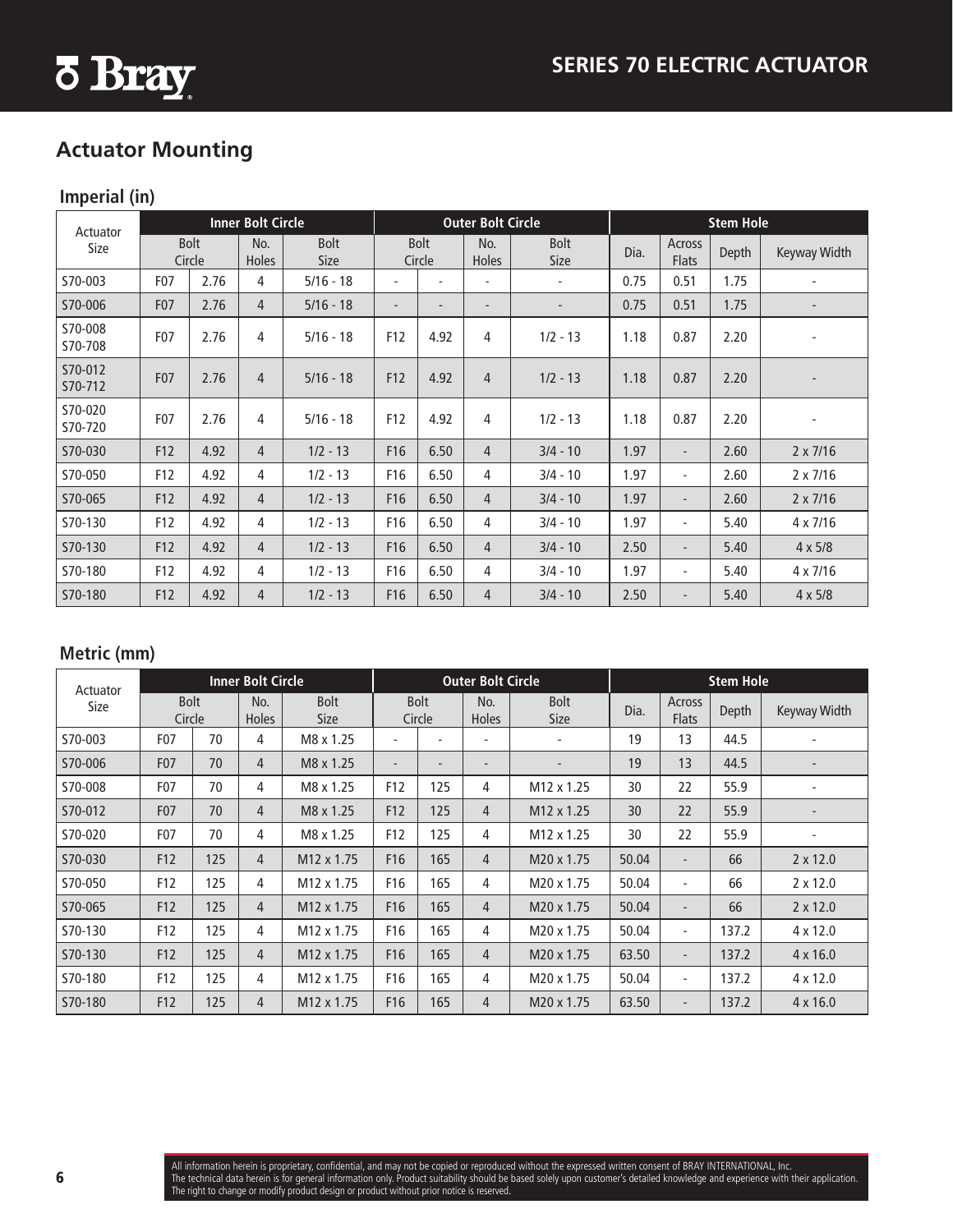<span id="page-6-0"></span>

# **Standard Drawings**

| <b>Standard Dimensional Drawings</b> |            |
|--------------------------------------|------------|
| Imperial Standard                    | GA-17500   |
| Metric Standard                      | GA-17499   |
| <b>Imperial Hazardous Location</b>   | ES11A-0526 |
| Imperial 13,000-18,000 lb-in         | ES11A-0708 |
| Metric 13,000-18,000 lb-in           | ES12A-0708 |

| <b>Standard Wiring Diagrams</b>                  |           |
|--------------------------------------------------|-----------|
| 120/220 VAC On/Off w/ IRB                        | WD-000044 |
| 120/220 VAC Servo NXT                            | WD-000338 |
| 120/220 VAC Servo Pro                            | WD-000116 |
| 24 VAC On/Off w/Aux Switch - 570-003 to 006      | WD-000276 |
| 24 VAC On/Off w/Aux Switch - S70-008 to 020      | WD-000234 |
| 24 VAC On/Off w/Aux Switch - S70-030 to 065      | WD-000111 |
| 24 VAC Servo Pro                                 | WD-000145 |
| BBU 24V On/Off w/ Aux Switch - 570-003 to 006    | WD-000285 |
| BBU 24V On/Off w/ Aux Switch - 570-008 to 020    | WD-000289 |
| BBU 24V On/Off w/ Aux Switch - S70-030 to 065    | WD-000270 |
| BBU 24V Servo Pro w/ Aux Switch - S70-003 to 006 | WD-000159 |
| BBU 24V Servo Pro w/ Aux Switch - S70-008 to 065 | WD-000266 |



All information herein is proprietary, confidential, and may not be copied or reproduced without the expressed written consent of BRAY INTERNATIONAL, Inc. The technical data herein is for general information only. Product suitability should be based solely upon customer's detailed knowledge and experience with their application. The right to change or modify product design or product without prior notice is reserved.